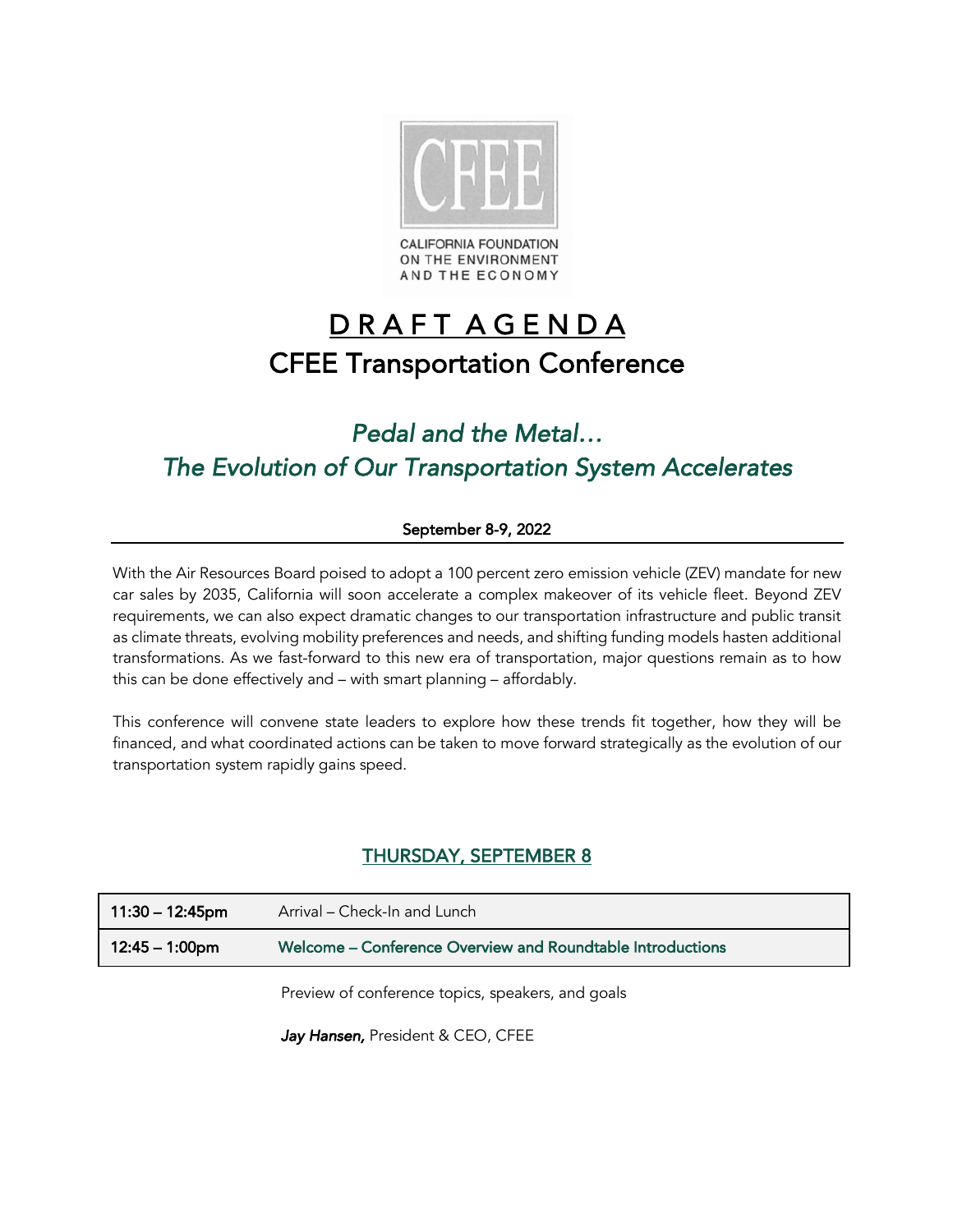# Session 1 The Great Mandate: Surveying California's Looming ZEV Requirements and Where We Go From Here

What began as an audacious idea, the notion of selling 100 percent zero emission vehicles has grown into a towering reality that the state is committing to summit by 2035. This opening panel is broken down into two parts to comprehensively explore this challenge. The first part will provide a primer on the specific ZEV targets that lay ahead and the public health impetus for these regulations. The second will climb through the myriad actions that must be taken by the state, industry, and communities to achieve our ZEV goals.

#### 1:00 – 2:00pm Part I

# What Are the Pending ZEV Rules? What Public Health Considerations Spurred These Actions?

Once adopted, Advanced Clean Car Rules II (ACC II) will require 35 percent of new vehicles offered for sale be ZEV by 2026, 68 percent by 2030, and 100 percent by 2035. What other ZEV-related targets will be on the books, and what other complementary measures are expected and/or needed? Importantly, what is the public health case for adopting these mandates?

- Why is ACC II necessary? What problem does it attempt to solve that other policies could not?
- What vehicles are considered "ZEVs"? What flexibility exists in this designation?
- Does the ZEV mandate allow for plug-in-hybrid-electric vehicles (PHEVs)?
- What are the benchmarks leading up to 2035? Who tracks these?
- Are there corresponding mandates or incentives for charging and refueling infrastructure?
- Does the ACC II feature standards for medium and heavy duty vehicles? What regulations are in place for such vehicles?
- What public health benefits are expected from these ambitious targets?
- What are the existing health impacts of low air quality?

*Liane Randolph*, Chair, California Air Resources Board

 *Speaker, Alliance for Automotive Innovation* 

 *Speaker, California Physician – Respiratory Specialist*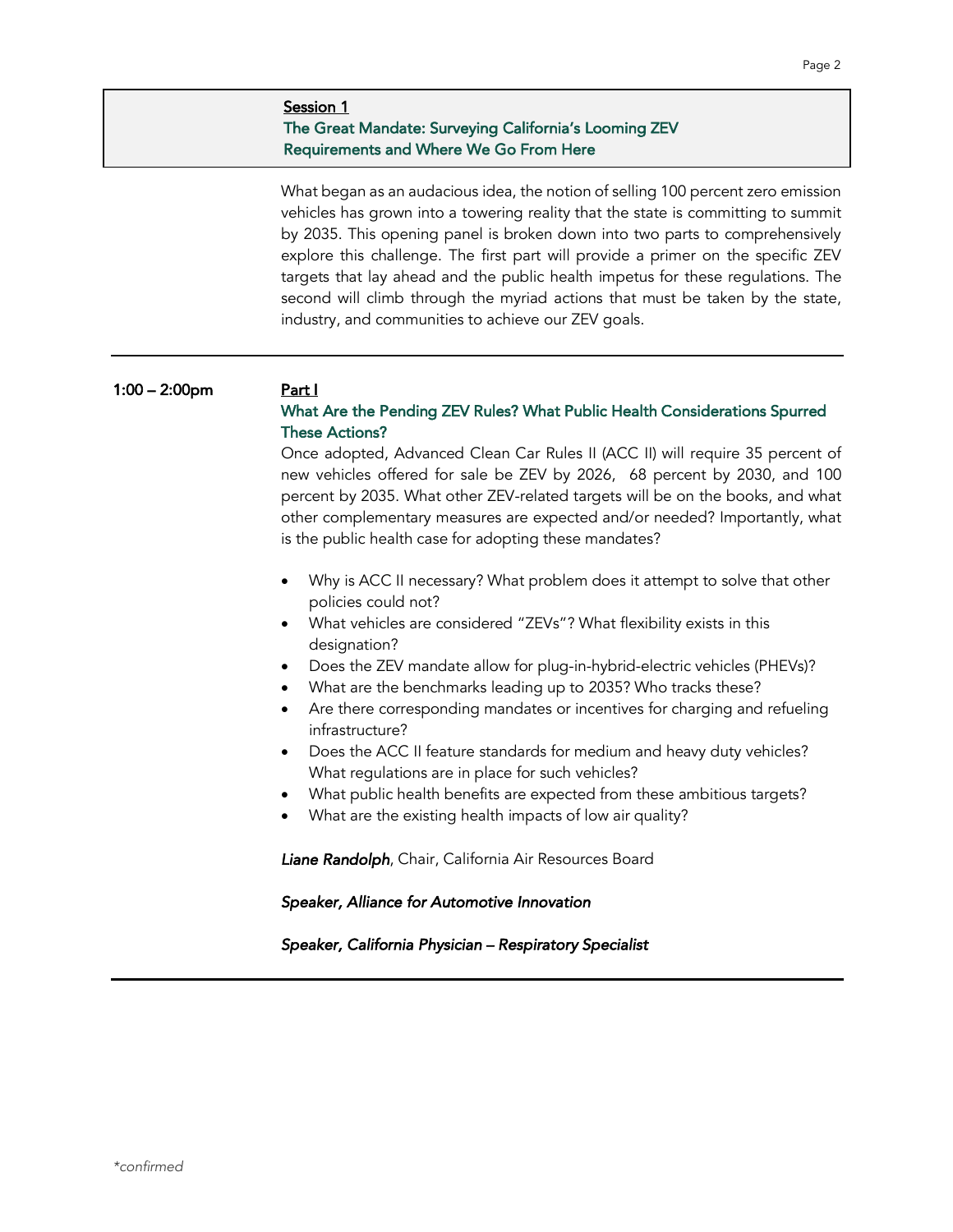#### 2:00 – 3:45pm Part II

# From Tailpipe Dream to Reality Check: What Funding, Infrastructure, and Planning is Needed to Support Light Duty ZEV Mandates?

California currently has 25.6 million cars on its road. Only one million of which are zero emission vehicles. As we work toward 2035 and a desired boom in ZEVs purchased by Californians, what actions and investments must be taken to support this endeavor?

- What do ZEV sales look like today? What will it take for the automakers to ramp up production?
- What types of ZEVs are available today? What options can consumers expect in 2035?
- What is the plan for building the necessary fueling infrastructure for the multiple millions of ZEVs coming to California roads? Who is coordinating? Who is owning and operating?
- The California Energy Commission will be distributing \$1.4 billion for supporting ZEV deployment – what does their strategy look like for distributing funds? What federal funding opportunities from the Infrastructure Investment and Jobs Act is California pursuing?
- Gas tax revenues will decline as ZEV adoption increases, what are the state's options to avoid shortfalls in critical funds that maintain our roads and build our transportation infrastructure?
- How do we prepare our electric grid for the increase in energy demand from EV charging? Who coordinates and oversees this work?
- Beyond the benchmarks spelled out in ACC II, what milestones should we look for to know we are on the right track?
- How are utilities working to ensure multi-family residences are capable of charging?

*Patty Monahan,* Commissioner, California Energy Commission

 *Speaker, Toyota* 

 *Speaker, ECVS/EVGo* 

#### *Speaker, Los Angeles Department of Water and Power*

 *\*Asha Agrawal,* Education Director and National Transportation Finance Center Director, Mineta Transportation Institute, San Jose State University

| $3:45 - 4:00$ pm | <b>Break</b>                                                                                            |
|------------------|---------------------------------------------------------------------------------------------------------|
| $4:00 - 5:30$ pm | Session 2<br><b>Extreme Infrastructure: Building Climate Resilient and Compatible</b><br>Transportation |

Climate scientists continue to warn that extreme weather events will be an ongoing threat to physical infrastructure and the accompanying flow of goods,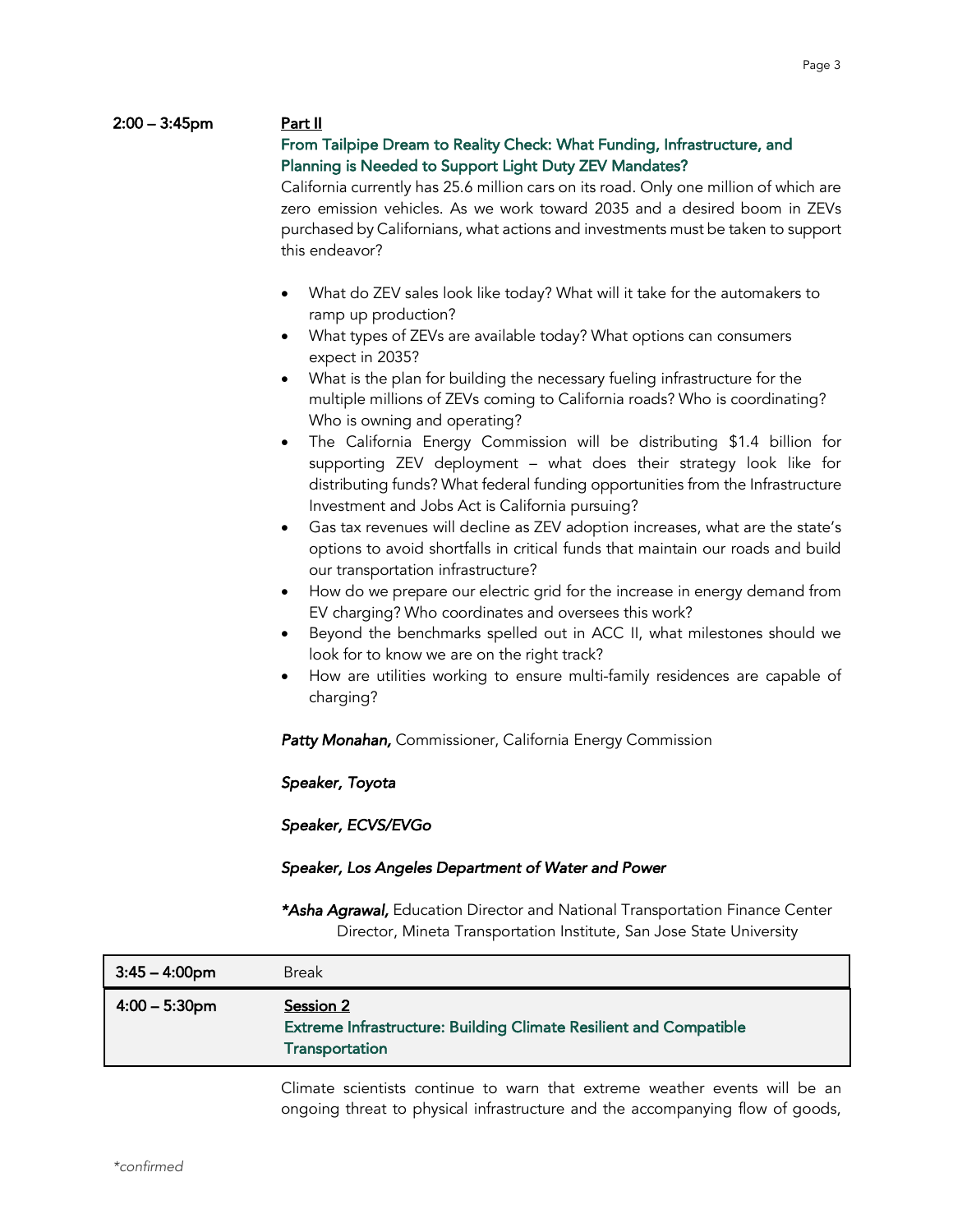people, and services. Accordingly, transportation planners have already begun examining how they can retrofit and build new facilities to adapt to the coming scourge of increasing floods, fires, heat waves, and sea level rise. What are the best practices for developing climate resilient Infrastructure across the state? What is the role of the Legislature? What Is the role of local, regional governments?

- What types of infrastructure are under threat from extreme events?
- What goes into building a climate resilient road, bridge, railway, etc.? What does multi-benefit, resilient infrastructure look like?
- What are the new costs if any to ensure infrastructure performs under climate stress? Who is bearing these costs? Which costs/expenses are smart investments for California and which might be better left unpursued?
- How does transportation resiliency tie into the state's related Climate Action Plan for Transportation Infrastructure (CAPTI) agenda and its goal to conserve 30 percent of state lands and coastal waters by 2030?
- What role is the state playing in helping communities prepare their facilities for climate challenges? What more can be done? Partnerships between the state & county & cities?
- Is there a California registry of climate-challenged transportation infrastructure?

 *Toks Omishakin,* Secretary, California State Transportation Agency

*Andrew Meredith*, President, State Building & Construction Trades Council. AFL-CIO

#### *Speaker, Environmental*

 *Danielle Hughes,* Capital Program Manager, Tahoe Transportation District

**6:00pm** Reception and Dinner

# FRIDAY, SEPTEMBER 9

| 7:30 – 8:45am     | <b>Breakfast</b>                                                               |
|-------------------|--------------------------------------------------------------------------------|
| $8:45 - 10:15$ am | Session 3<br>Global Power Shifts - Let's Get California In Gear                |
|                   | As California and the world embrace renewable resources for transportation and |

power sectors, the global energy industry is being fundamentally reshaped – particularly as new geopolitical tensions and realities emerge. How can California position itself to take advantage of these global winds of change?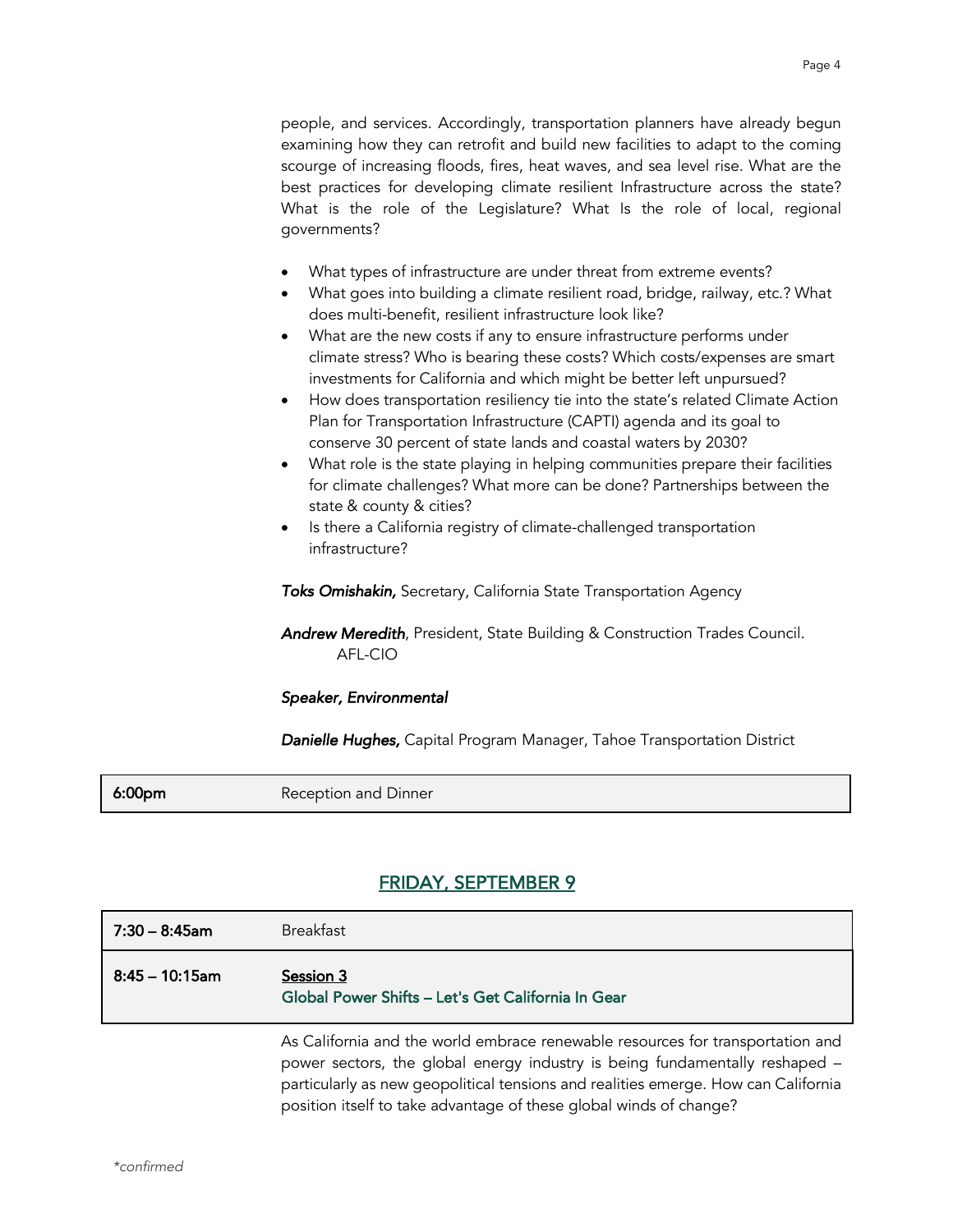- What countries are providing our fuel needs today? What new power players are emerging on the global stage?
- Where does California have a competitive advantage? Today and tomorrow?
- With demand for petroleum products projected to persist for the foreseeable future, what should California's strategy be for in-state production of oil and gas?
- What is the environmental impact of importing resources to power our transportation system? What are the best opportunities for onshoring green energy industries in California?
- Is the fabled "Lithium Valley" in the Salton Sea any closer to reality? Should the state more aggressively support its development?
- Do we have a game plan for our workforce? What steps can we take to ensure our young Californians are ready for the transportation careers of tomorrow?

## *Speaker, Academic/Consultant*

## *Apprenticeship Director, Labor*

## *Speaker, Environmental*

## *Speaker, Oil and Gas*

| $10:15 - 10:30$ am        | <b>Break</b>                                                                               |
|---------------------------|--------------------------------------------------------------------------------------------|
| $10:30 - 12:00 \text{pm}$ | Session 4<br>Planes, Trains, Trucks, and Boats: Decarbonizing the Most Challenging Sources |

While the electrification of light duty vehicles offers a commercially and technically viable path forward in the short term, the world of transportation vehicles is wider, bulkier, and more complicated. Planes, trains, boats, and heavy duty vehicles will require a mix of alternative fuels to manage their carbon footprint while keeping them moving. What is California's plan for these tricky titans of transportation?

- Where does electrification look promising for these vehicles? What vehicles are better suited for non-electric options?
- What types of fuels are likely to emerge as the most common alternatives? Where can we expect biofuels and hydrogen to be used?
- California has formally announced its intention to create a "Renewable Hydrogen Hub" – what does that entail and how would it relate to our hardto-decarbonize vehicles?
- What policy fixes can California explore to encourage the development of alternative fuels?